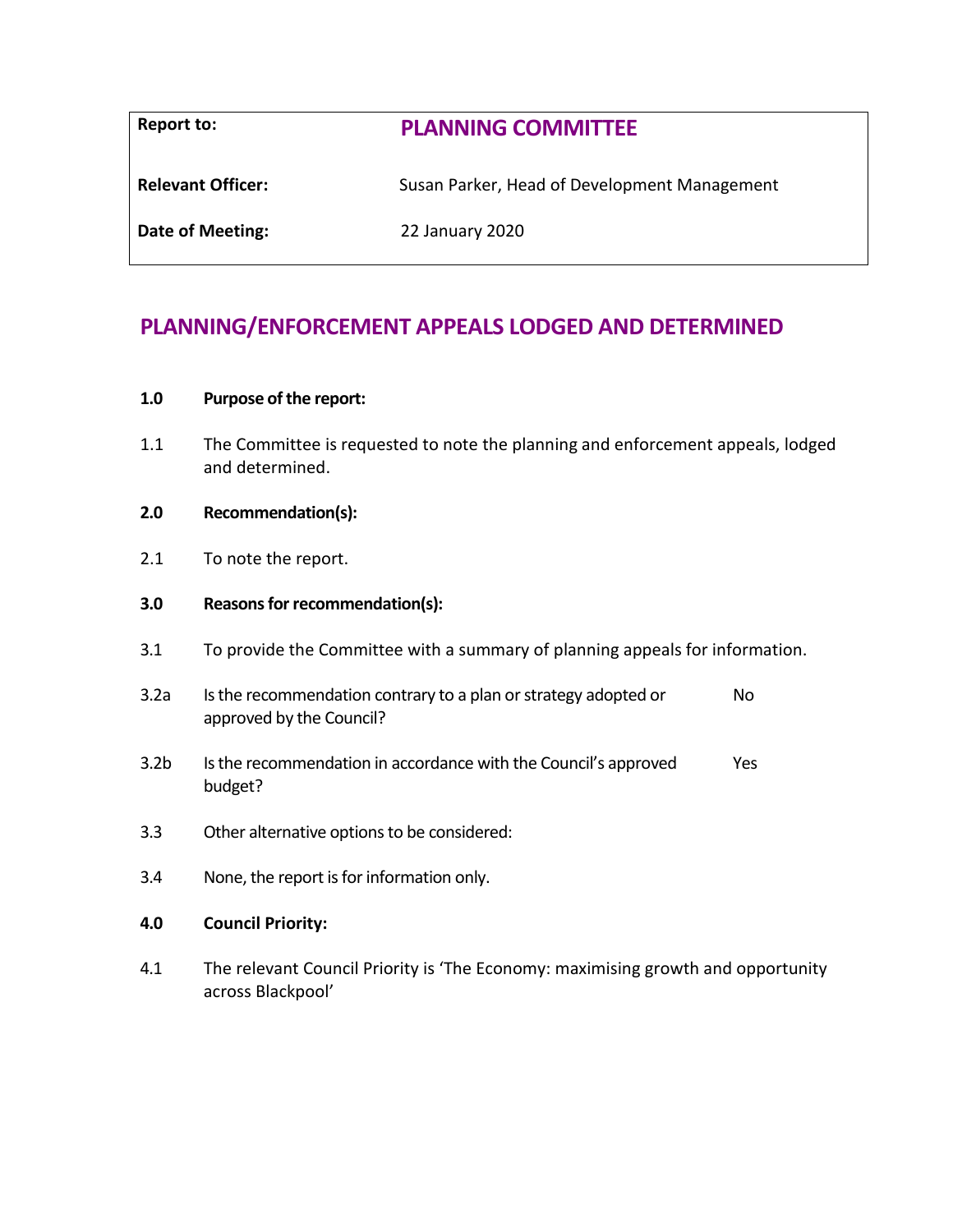## **5.0 Planning Appeals Lodged**

5.1 39 Melbourne Avenue, Blackpool, FY5 3DX (19/0357) – an appeal has been lodged by Ms Diane Hutchinson against the refusal of planning permission for the erection of single-storey side extension.

# **5.2 Planning/Enforcement Appeals Determined**

# 5.2.1 Erection of a dwellinghouse on land between Longfield and No. 21 Robins Lane, Blackpool, FY6 7QN (reference 19/0306)

- 5.2.2 Appeal dismissed
- 5.2.3 The main issues were:
	- 1) Whether the proposal would be inappropriate development in the Green Belt, having regard to the National Planning Policy Framework (the Framework) and any relevant development plan policies;
	- 2) The effect of the proposal on the openness of the Green Belt; and
	- 3) If the proposal is inappropriate development, whether the harm by reason of inappropriateness and any other harm, is clearly outweighed by other considerations so as to amount to the very special circumstances necessary to justify the development.

# 5.2.4 *Whether the proposal would be inappropriate development*

Paragraph 143 of the Framework states that inappropriate development is, by definition, harmful to the Green Belt and should not be approved except in very special circumstances. Policy CS6 of the Core Strategy 2012-2027 sets out that the Green Belt will be protected in accordance with national policy, to protect openness and character, and retain local distinctiveness. In this respect, Paragraph 145 of the Framework states that new buildings are inappropriate in the Green Belt unless they meet one of a limited number of specific exceptions, including 145 e) limited infilling in villages. The Framework does not define a village or what would constitute limited infilling.

In this case there is a distinct change in character where the defined urban edge meets the countryside. At this point, Robins Lane is an unadopted rural road with no footway and it is narrow and enclosed by tall hedges with overhanging trees. The consistency of the urban built form, including in terms of plot sizes, spacing and boundary treatments, quickly gives way to sparse and sporadic development characteristic of rural areas. Consequently, the Inspector considered that the site is not part of Carleton and it is not within a village for the purposes of the assessment.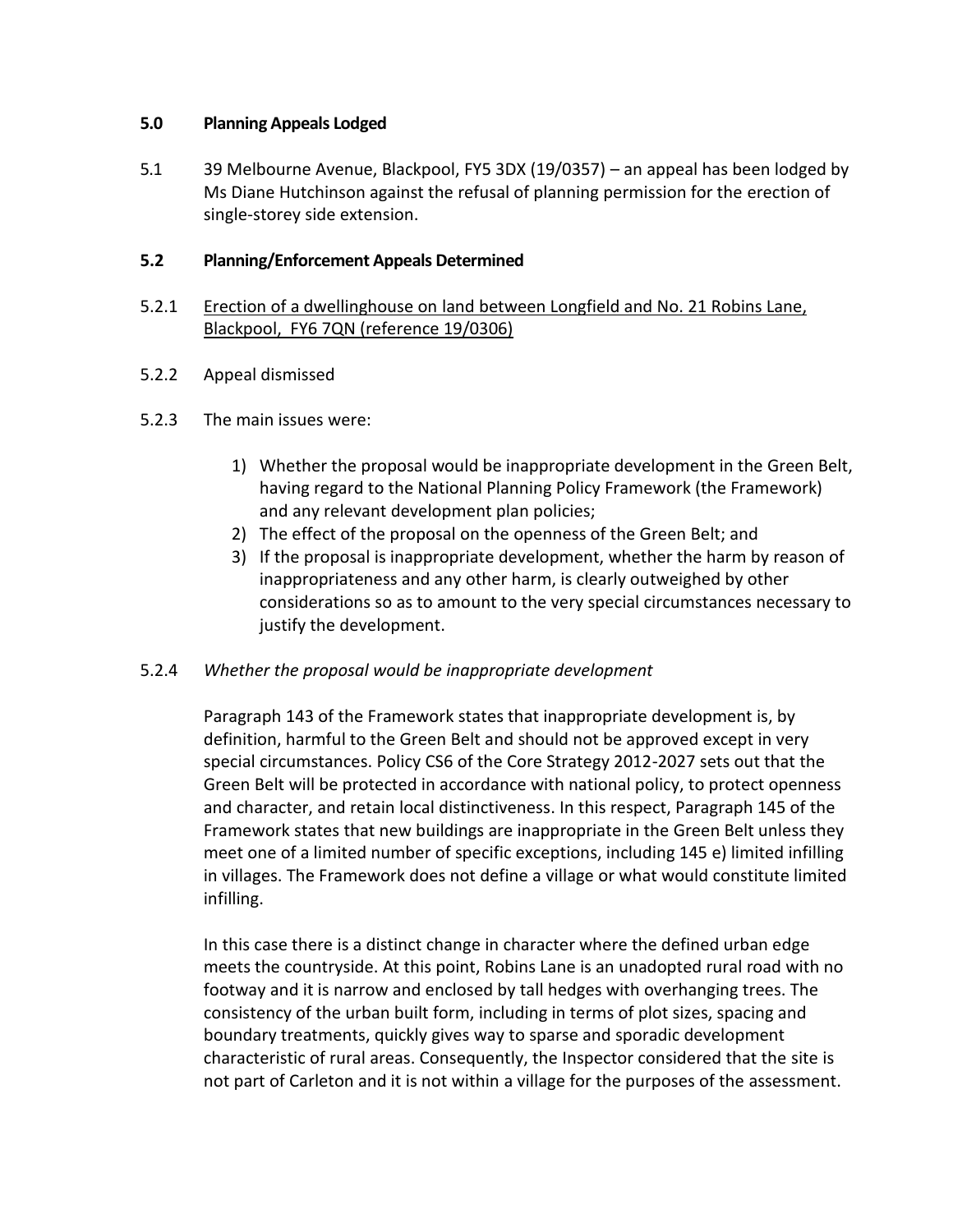The Inspector therefore concluded that the proposal would be inappropriate development in the Green Belt, as it would not meet the exceptions for the construction of new buildings set out in the Framework. It would conflict with paragraph 145 of the Framework. It therefore follows that it would also conflict with Policy CS6.

# 5.2.5 *Effects on openness of the Green Belt*

Irrespective of its scale and appearance, there would be a significant visual impact resulting from the bulk of a new dwelling and associated domestic paraphernalia. The proposal would represent encroachment into the countryside and there would be a harmful loss of openness of the Green Belt. While the loss might be somewhat modest in the context of the Green Belt as a whole, there would be a moderate loss of openness in this locality.

## 5.2.6 *Other Considerations*

While the accessibility of the site would be a small benefit, there are nevertheless likely to be other equally accessible sites in more suitable locations. This was therefore a matter which carried little weight in the Inspector's assessment.

- 5.2.7 The Planning Inspectorate decision letter is attached at Appendix 3(a) for information.
- 5.3 Retention of a log-flume ride at South Pier, Promenade, Blackpool, FY4 1BB (reference 18/0333)
- 5.3.1 Appeal dismissed
- 5.3.2 The Inspector considered the main issue to be the impact of the development on the character and appearance of the area and gave particular regard to the impact on the setting of South Pier as a locally-listed building. It was noted that a temporary permission had been granted for the relocation of the ride to enable the upgrade of the pier, but that the decision notice acknowledged the conflict with the Development Plan and made it clear that a permanent relocation was not considered acceptable.
- 5.3.3 The physically detached nature of the log-flume was noted and the Inspector considered it to form a stand-alone ride rather than a part of the pier. The ride was judged to obscure views of the pier. By virtue of its scale, massing, height and functional design, it was not considered to fit well with the quality of the upgraded promenade. The Inspector concluded that the ride harms the setting of the pier and did not consider that landscaping could be provided to mitigate this given its height. During the Inspector's site visit he noted the presence of the go-kart track to the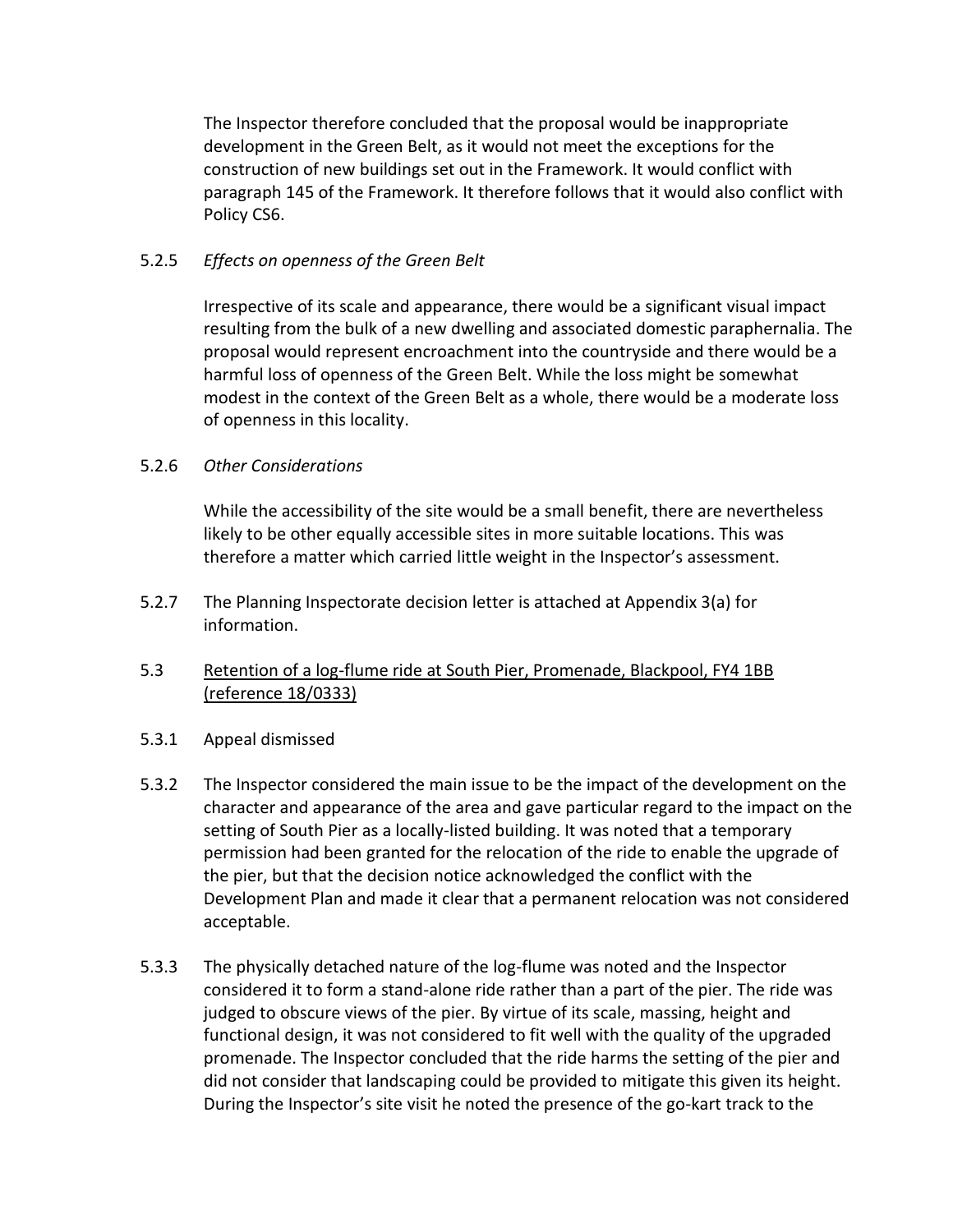south of the pier but did not considered it to be a comparable development due to its reduced height and visual impact.

- 5.3.4 The Inspector noted that the works to the pier that were to be facilitated by the location of the log-flume had not been carried out and that no case had been advanced to justify the retention of the ride.
- 5.3.5 The scheme was found to be contrary to Policies LQ1, RR1, RR4 and RR11 of the Blackpool Local Plan 2001-2016, Policies CS7, CS8 and CS21 of the Blackpool Local Plan Part 1: Core Strategy 2012-2027, and the National Planning Policy Framework by virtue of its detrimental visual impact and its impact upon the setting and heritage value of a locally-listed building.
- 5.3.6 The Planning Inspectorate decision letter is attached at Appendix 3(b) for information.
- **5.4** Does the information submitted include any exempt information? No

## **5.5 List of Appendices:**

5.5.1 Appendix 3(a): Letter from the Planning Inspectorate dated 30 October 2019 Appendix 3(b): Letter from the Planning Inspectorate dated 19 November 2019

### **6.0 Legal considerations:**

- 6.1 None
- **7.0 Human Resources considerations:**
- 7.1 None
- **8.0 Equalities considerations:**
- 8.1 None
- **9.0 Financial considerations:**
- 9.1 None
- **10.0 Risk management considerations:**
- 10.1 None